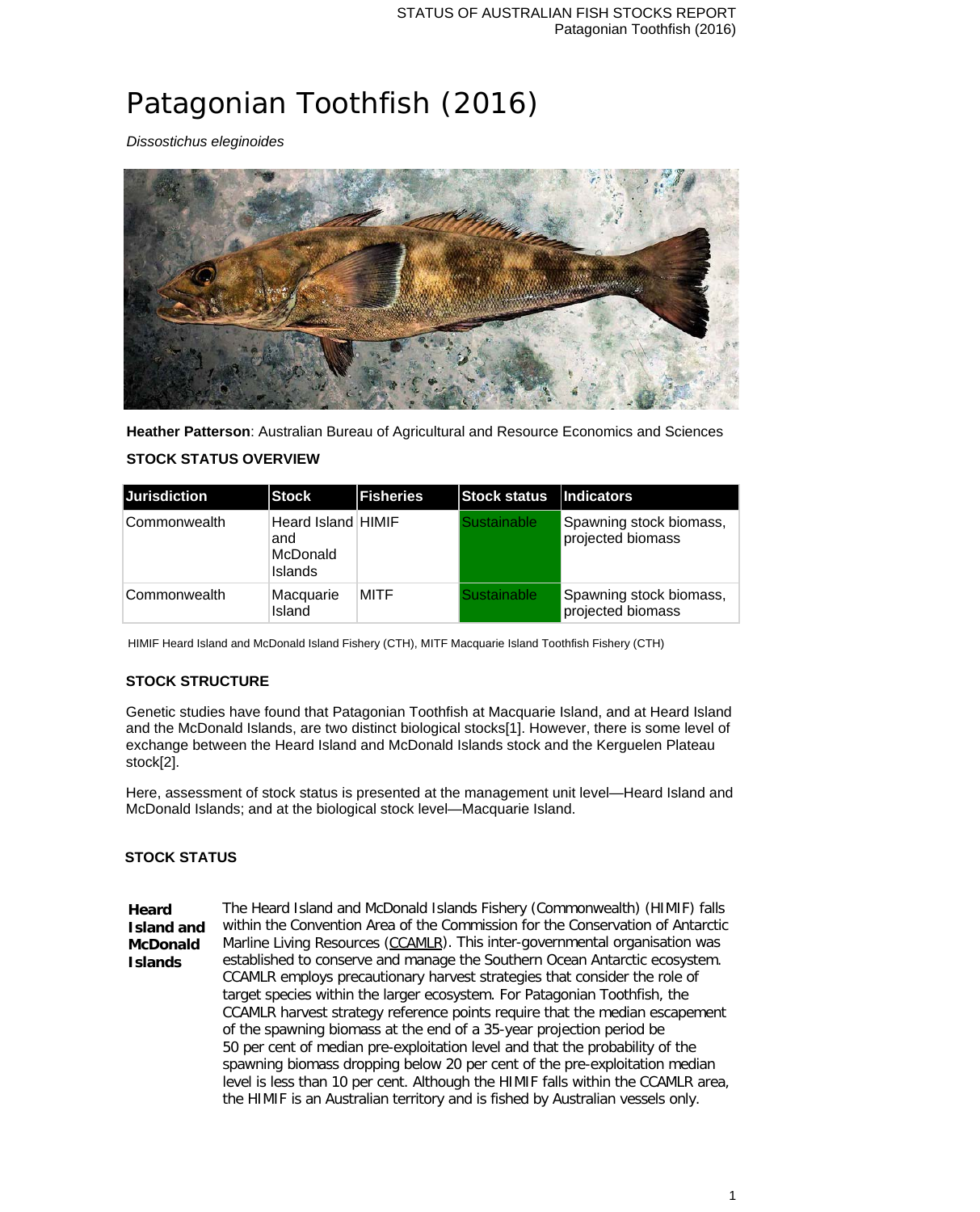The most recent assessment of HIMIF Patagonian Toothfish[2,3 ]estimates that biomass in 2015 was 64 per cent of pre-exploitation levels[2,3]. The management unit is not considered to be recruitment overfished[4]. A catch limit of 3405 tonnes (t), which meets the CCAMLR harvest strategy requirements, was recommended by CCAMLR[3,5]. It is estimated that the projected biomass will not fall below 50 per cent of the pre-exploitation level after a 35-year projection period under that catch limit. This level of fishing mortality is unlikely to cause the stock to become recruitment overfished[4].

Based on the evidence provided above, the Heard Island and McDonald Islands management unit is classified as a **sustainable stock**.

**Macquarie Island** Macquarie Island is an Australian territory that lies adjacent to, but not within, the Commission for the Conservation of Antarctic Marline Living Resources (CCAMLR) area. Although not under CCAMLR jurisdiction, for consistency the Macquarie Island Toothfish Fishery (Commonwealth) is managed using the CCAMLR harvest strategy with the same decision rules used in the Heard Island and McDonald Islands Fishery (Commonwealth).

> The most recent assessment[6] of Macquarie Island Patagonian Toothfish estimates that biomass in 2015 was 69 per cent of pre-exploitation levels. The biological stock is not considered to be recruitment overfished[7,8]. The CCAMLR decision rules were used to calculate the catch limit of 460 t. This ensures that the projected biomass is not below 50 per cent after a 35-year projection period under that catch limit. This level of fishing mortality is unlikely to cause the stock to become recruitment overfished[7,8].

> Based on the evidence provided above, the Macquarie Island biological stock is classified as a **sustainable stock**.

#### **BIOLOGY**

Patagonian Toothfish biology[2,9]

| Species              | <b>Longevity / Maximum Size</b>    | Maturity (50 per cent)                                                                        |
|----------------------|------------------------------------|-----------------------------------------------------------------------------------------------|
| Patagonian Toothfish | $\sim$ 50 years; $\sim$ 2000 mm TL | 11–15 years (males); 12–17<br>years (females) ~915 mm TL<br>(males); 1000+ mm TL<br>(females) |

#### **DISTRIBUTION**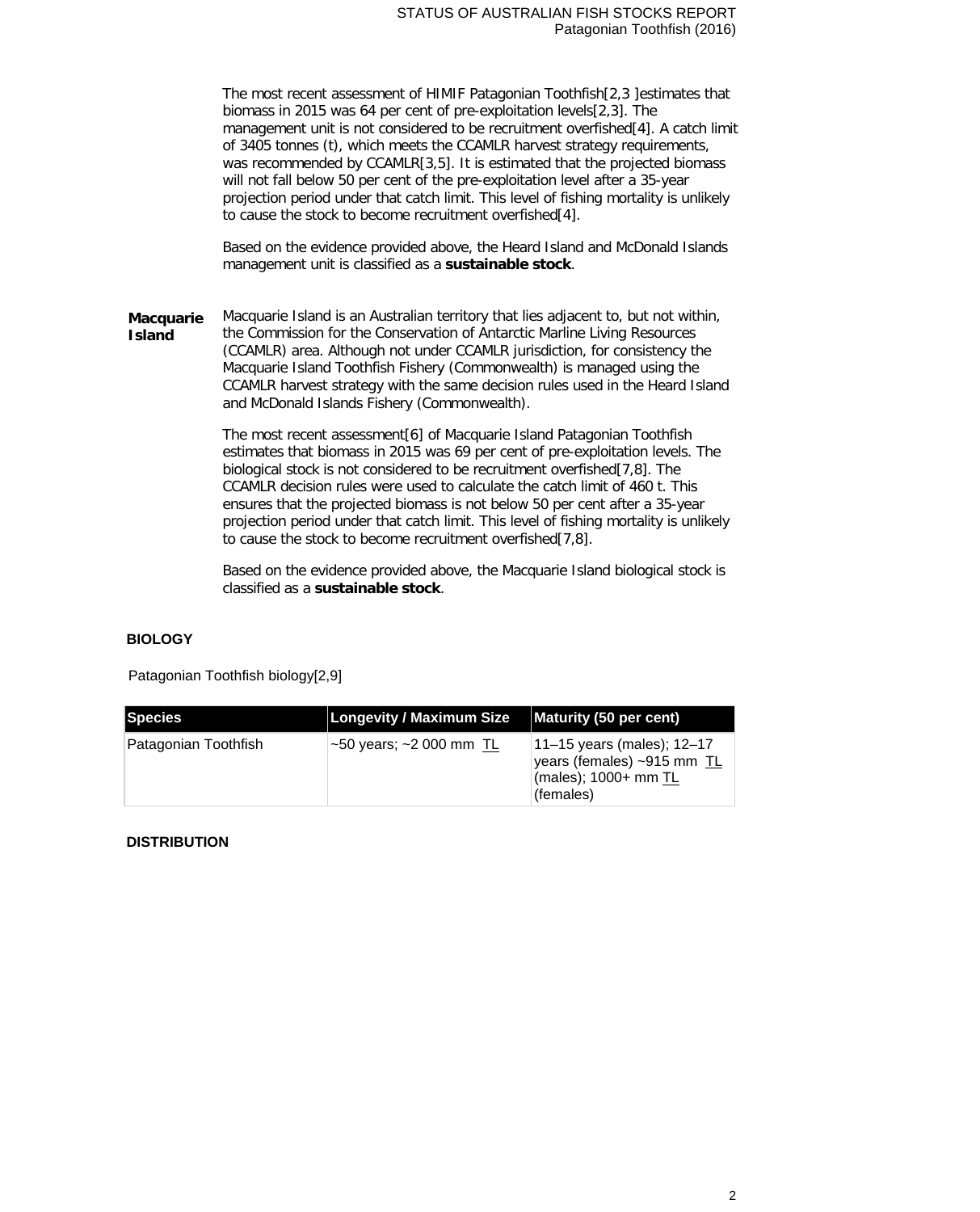

Distribution of reported commercial catch of Patagonian Toothfish

# **TABLES**

| <b>Commercial</b><br><b>Catch Methods</b>                              | Commonwealth |
|------------------------------------------------------------------------|--------------|
| Demersal<br>Longline                                                   |              |
| <b>Fishing</b><br>methods                                              |              |
|                                                                        | Commonwealth |
| <b>Commercial</b>                                                      |              |
| Demersal<br>Longline                                                   |              |
| <b>Indigenous</b>                                                      |              |
| <b>Unspecified</b>                                                     |              |
| <b>Recreational</b>                                                    |              |
| Hand Line,<br><b>Hand Reel</b><br>or<br><b>Powered</b><br><b>Reels</b> |              |
| <b>Spearfishing</b>                                                    | ✓            |
| <b>Management</b><br><b>Methods</b>                                    |              |
|                                                                        | Commonwealth |
| <b>Commercial</b>                                                      |              |
| Area<br>restriction                                                    |              |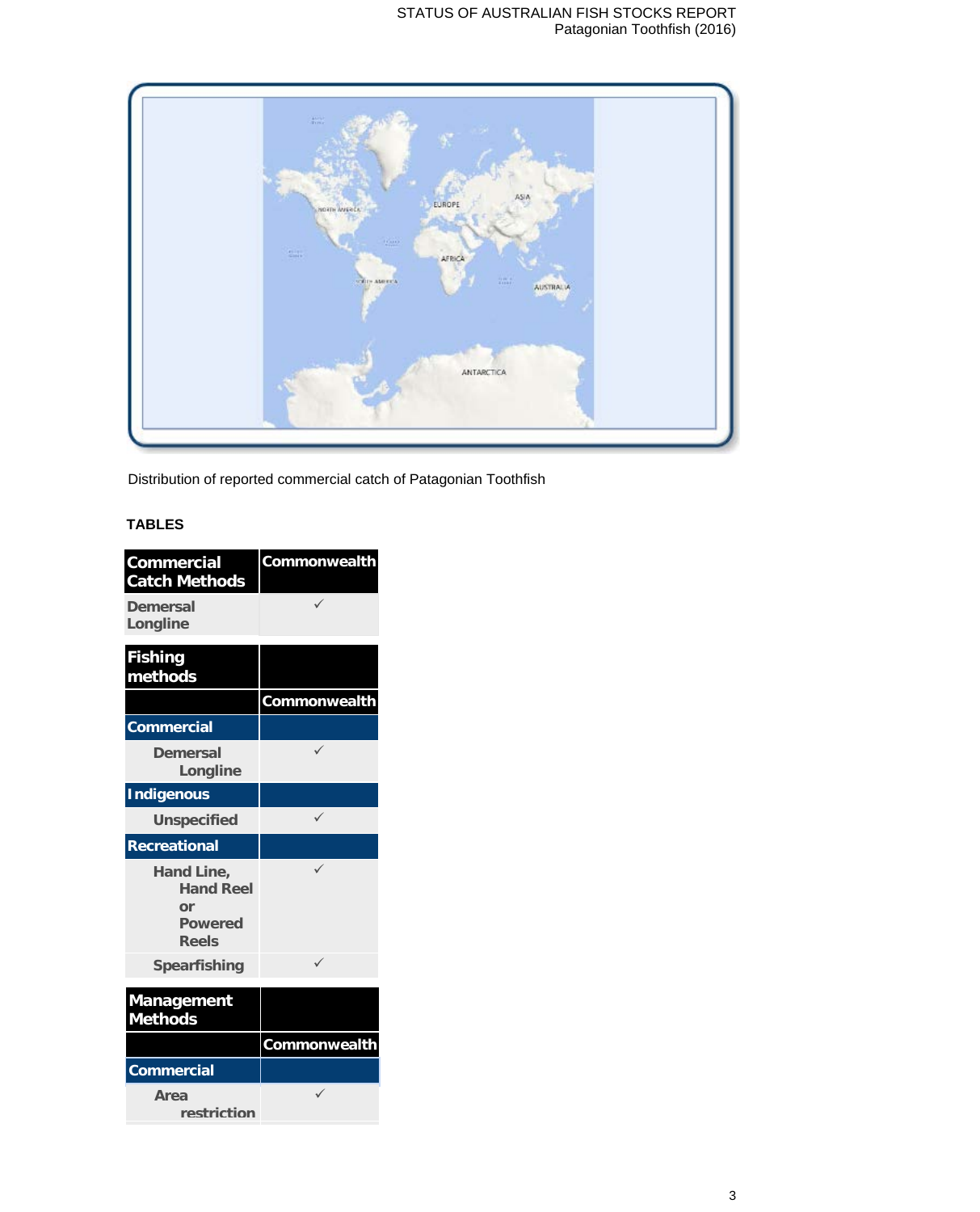| S                                           |                                |
|---------------------------------------------|--------------------------------|
| <b>Catch limits</b>                         |                                |
| <b>Individual</b><br>transferab<br>le quota |                                |
| <b>Active Vessels</b>                       |                                |
|                                             | <b>Commonwealth</b>            |
|                                             | 6 Vessel in<br>HIMIF, 1 Vessel |

**HIMIF** Heard Island and McDonald Island Fishery(CTH)

**MITF** Macquarie Island Toothfish Fishery(CTH)

| Catch               |                                    |
|---------------------|------------------------------------|
|                     | <b>Commonwealth</b>                |
| Commercial          | 4279t in HIMIF,<br>324.5t in MITF, |
| <b>Indigenous</b>   | <b>None</b>                        |
| <b>Recreational</b> | <b>None</b>                        |

HIMIF Heard Island and McDonald Island Fishery (CTH), MITF Macquarie Island Toothfish Fishery (CTH),

**a Commonwealth – Recreational** The Australian Government does not manage recreational fishing in Commonwealth waters. Recreational fishing in Commonwealth waters is managed by the state or territory immediately adjacent to those waters, under its management regulations. **b Commonwealth** There is no recreational or Indigenous fishing for Patagonian Toothfish. **c Commonwealth – Commercial (catch)** The most recent data available for the Heard Island and McDonalds Islands Fishery (HIMIF) is for the 2014–15 fishing season. The most recent data available for the Macquarie Island Toothfish Fishery (MITF) is for the 2015–16 fishing season.

**d Commonwealth – Indigenous** The Australian Government does not manage noncommercial Indigenous fishing in Commonwealth waters, with the exception of the Torres Strait. In general, non-commercial Indigenous fishing in Commonwealth waters is managed by the state or territory immediately adjacent to those waters.

**CATCH CHART**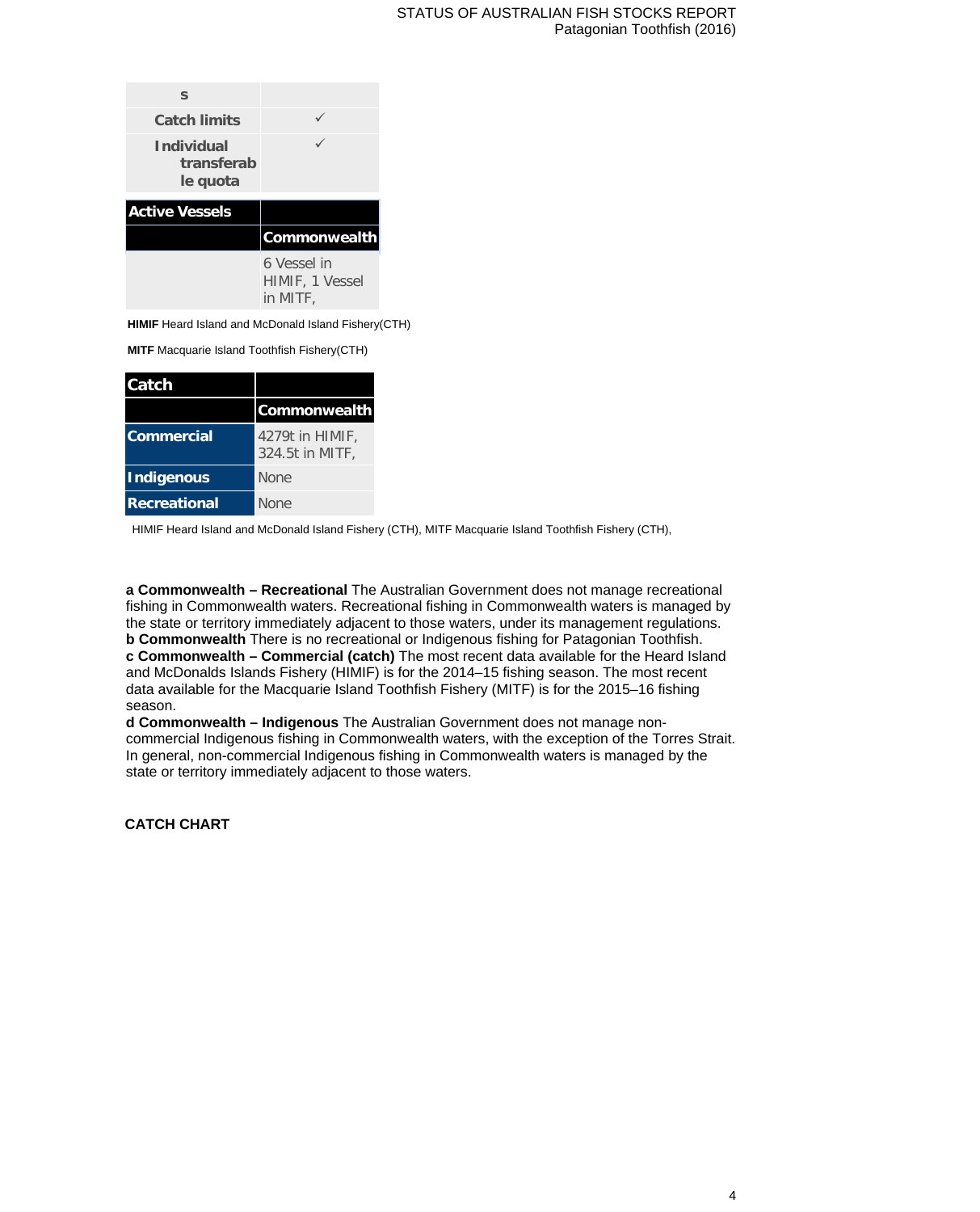

Commercial catch of Patagonian Toothfish - note confidential catch not shown

#### **EFFECTS OF FISHING ON THE MARINE ENVIRONMENT**

- Three ecological risk assessments (by gear type including demersal trawl, midwater trawl and demersal longline), on non-target species in the Heard Island and McDonald Islands Fishery (Commonwealth) (HIMIF) found that the risk to the sustainability of non-target species was low and no species was determined to be at high risk[10].
- Australia implements regulations, in line with those of Commission for the Conservation of Antarctic Marline Living Resources, to minimise the environmental impact of fisheries in the HIMIF and in the Macquarie Island Toothfish Fishery (Commonwealth)[11]. These include bycatch mitigation measures such as weighted longlines and bird scaring lines; specific reporting requirements for seabird or marine mammal interactions; bycatch catch limits; bycatch and offal discharge restrictions; closed areas and a requirement to carry two scientific observers.

#### **ENVIRONMENTAL EFFECTS on Patagonian Toothfish**

• Sea surface temperature has been demonstrated to impact recruitment of Patagonian Toothfish[12]. However, the full impact of climate change on Patagonian Toothfish stocks is currently unclear, although Patagonian Toothfish may demonstrate a level of resilience to environmental change as they can migrate large distances[13].

| <b>References</b> |                                                                                                                                                                                                                                                                                            |
|-------------------|--------------------------------------------------------------------------------------------------------------------------------------------------------------------------------------------------------------------------------------------------------------------------------------------|
|                   | 1 Appleyard, SA, Ward, RD & Williams, R 2002, Population structure of Patagonian Toothfish<br>around Heard, McDonald and Macquarie Islands, Antarctic Science, 14: 364–373.                                                                                                                |
|                   | 2 Welsford, DC, McIvor, J, Candy, SG & Nowara, GB 2012, The spawning dynamics of<br>Patagonian toothfish in the Australian EEZ at Heard Island and the McDonald Islands and<br>their importance to spawning activity across the Kerguelen Plateau, FRDC Project TRF<br>2010/064, Canberra. |
|                   | 3 Ziegler, P & Welsford D 2015, An integrated stock assessment for the Heard Island and<br>McDonald Islands Patagonian toothfish (Dissostichus eleginoides) Fishery in Division 58.5.2,<br>WG-FSA-15/52, CCAMLR Working Group on Fish Stock Assessment, Hobart, 5–16 October<br>2015.      |
|                   | 4 Commission for the Conservation of Antarctic Marine Living resources 2015, Report of the<br>Working Group of Fish Stock Assessment, WG-FSA-15, CCAMLR Working Group on Fish<br>Stock Assessment, Hobart, 5-16 October 2015.                                                              |
|                   | 5 Patterson, H & Savage, J 2016, Heard Island and McDonald Islands Fishery, in H Patterson,<br>Noriega, R, L Georgeson, I Stobutzki & R Curtotti (eds), <i>Fishery status reports 2016</i> ,                                                                                               |